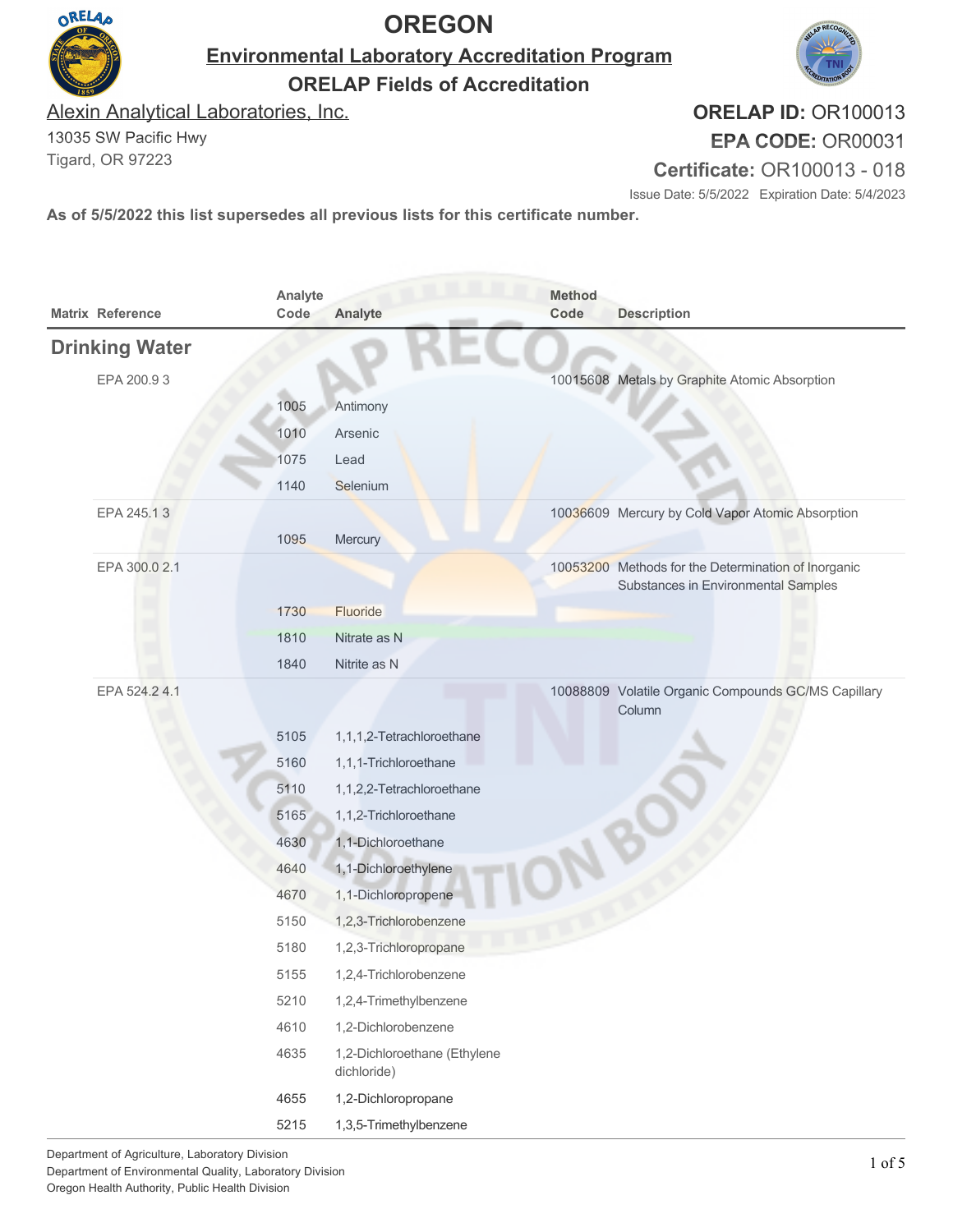

**Environmental Laboratory Accreditation Program**

**ORELAP Fields of Accreditation**

Alexin Analytical Laboratories, Inc.

13035 SW Pacific Hwy Tigard, OR 97223

**ORELAP ID:** OR100013

**EPA CODE:** OR00031

**Certificate:** OR100013 - 018

Issue Date: 5/5/2022 Expiration Date: 5/4/2023

| <b>Matrix Reference</b> | Analyte<br>Code | Analyte                                 | Method<br>Code | <b>Description</b> |
|-------------------------|-----------------|-----------------------------------------|----------------|--------------------|
|                         | 4615            | 1,3-Dichlorobenzene                     |                |                    |
|                         | 4660            | 1,3-Dichloropropane                     |                |                    |
|                         | 4620            | 1,4-Dichlorobenzene                     |                |                    |
|                         | 4665            | 2,2-Dichloropropane                     |                |                    |
|                         | 4535            | 2-Chlorotoluene                         |                | GNV                |
|                         | 4540            | 4-Chlorotoluene                         |                |                    |
|                         | 4910            | 4-Isopropyltoluene (p-Cymene)           |                |                    |
|                         | 4375            | <b>Benzene</b>                          |                |                    |
|                         | 4385            | Bromobenzene                            |                |                    |
|                         | 4390            | Bromochloromethane                      |                |                    |
|                         | 4395            | Bromodichloromethane                    |                |                    |
|                         | 4400            | <b>Bromoform</b>                        |                |                    |
|                         | 4455            | Carbon tetrachloride                    |                |                    |
|                         | 4475            | Chlorobenzene                           |                |                    |
|                         | 4575            | Chlorodibromomethane                    |                |                    |
|                         | 4485            | Chloroethane (Ethyl chloride)           |                |                    |
|                         | 4505            | Chloroform                              |                |                    |
|                         | 4705            | cis & trans-1,2-Dichloroethene          |                |                    |
|                         | 4645            | cis-1,2-Dichloroethylene                |                |                    |
|                         | 4680            | cis-1,3-Dichloropropene                 |                |                    |
|                         | 4595            | Dibromomethane (Methylene<br>bromide)   |                |                    |
|                         | 4625            | Dichlorodifluoromethane (Freon-12)      |                |                    |
|                         | 4765            | Ethylbenzene                            |                |                    |
|                         | 4835            | Hexachlorobutadiene                     |                |                    |
|                         | 4900            | Isopropylbenzene (Cumene)               |                |                    |
|                         | 5240            | m+p-xylene                              |                |                    |
|                         | 4950            | Methyl bromide (Bromomethane)           |                |                    |
|                         | 4960            | Methyl chloride (Chloromethane)         |                |                    |
|                         | 5000            | Methyl tert-butyl ether (MTBE)          |                |                    |
|                         | 4975            | Methylene chloride<br>(Dichloromethane) |                |                    |
|                         | 5005            | Naphthalene                             |                |                    |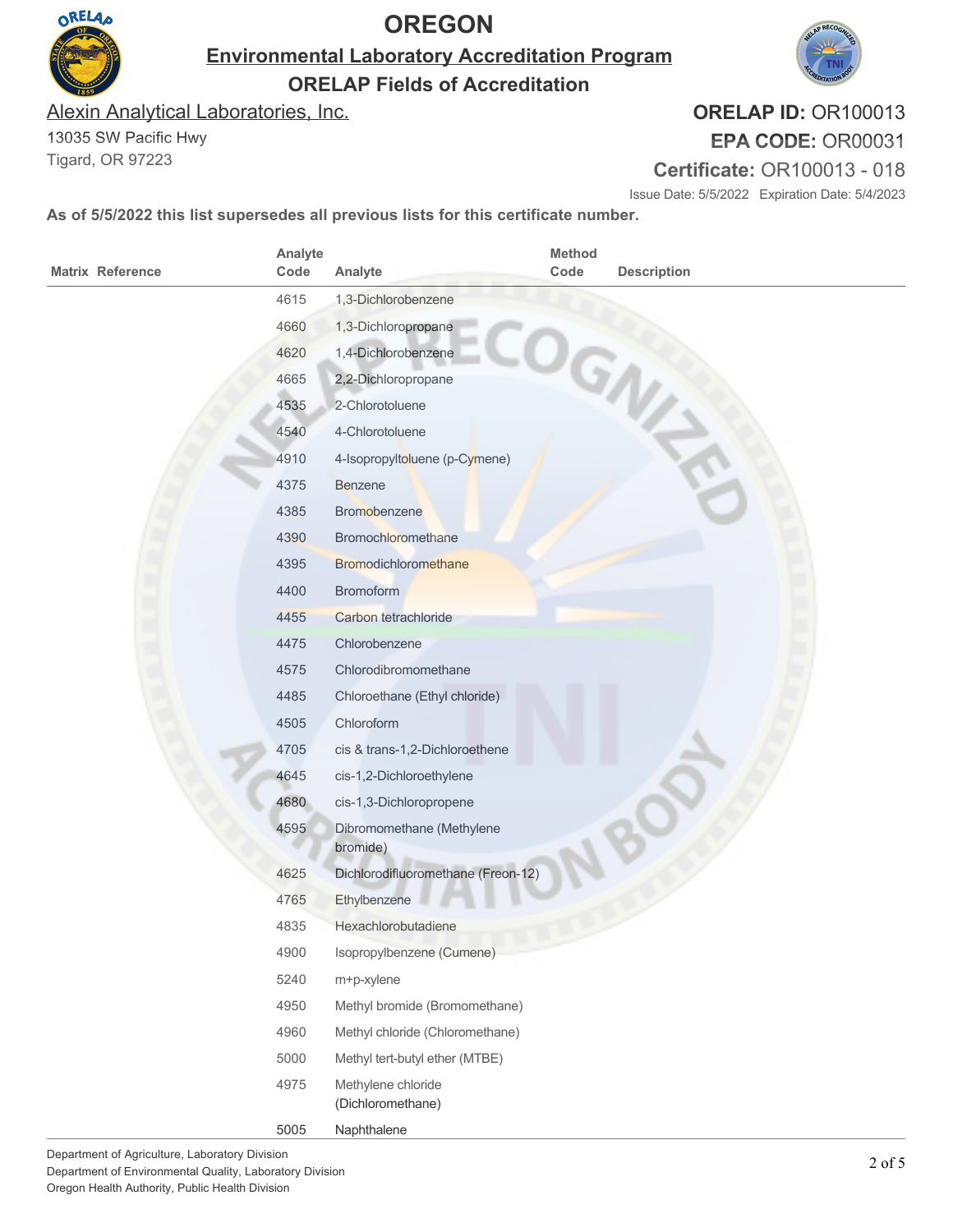

**Environmental Laboratory Accreditation Program**

**ORELAP Fields of Accreditation**

Alexin Analytical Laboratories, Inc.

13035 SW Pacific Hwy Tigard, OR 97223

**ORELAP ID:** OR100013 **EPA CODE:** OR00031

**Certificate:** OR100013 - 018

Issue Date: 5/5/2022 Expiration Date: 5/4/2023

| <b>Matrix Reference</b> | Analyte<br>Code | Analyte                                                      | Method<br>Code | <b>Description</b>                                            |
|-------------------------|-----------------|--------------------------------------------------------------|----------------|---------------------------------------------------------------|
|                         | 4435            | n-Butylbenzene                                               |                |                                                               |
|                         | 5090            | n-Propylbenzene                                              |                |                                                               |
|                         | 5250            | o-Xylene                                                     |                | COGNE                                                         |
|                         | 4440            | sec-Butylbenzene                                             |                |                                                               |
|                         | 5100            | Styrene                                                      |                |                                                               |
|                         | 4445            | tert-Butylbenzene                                            |                |                                                               |
|                         | 5115            | Tetrachloroethylene<br>(Perchloroethylene)                   |                |                                                               |
|                         | 5140            | Toluene                                                      |                |                                                               |
|                         | 5205            | <b>Total trihalomethanes</b>                                 |                |                                                               |
|                         | 4700            | trans-1,2-Dichloroethylene                                   |                |                                                               |
|                         | 4685            | trans-1,3-Dichloropropylene                                  |                |                                                               |
|                         | 5170            | Trichloroethene (Trichloroethylene)                          |                |                                                               |
|                         | 5175            | Trichlorofluoromethane<br>(Fluorotrichloromethane, Freon 11) |                |                                                               |
|                         | 5235            | Vinyl chloride                                               |                |                                                               |
|                         | 5260            | Xylene (total)                                               |                |                                                               |
| SM 3111 B 19th ED       |                 |                                                              |                | 20054802 Metals by Flame Atomic Absorption                    |
|                         | 1055            | Copper                                                       |                |                                                               |
| SM 3113 B 19th ED       |                 |                                                              |                | 20058406 Metals by Graphite Furnace Atomic Absorption         |
|                         | 1030            | Cadmium                                                      |                |                                                               |
| SM 4500-CN C 19th ED    |                 |                                                              |                | 20091401 Cyanide, Total After Distillation                    |
|                         | 1645            | Total cyanide                                                |                |                                                               |
| SM 4500-CN E 19th ED    |                 |                                                              |                | 20092200 Cyanide by Colorimetric Determination                |
|                         | 1645            | <b>Total cyanide</b>                                         |                |                                                               |
| SM 4500-NO2 B 19th ED   |                 |                                                              |                | 20112407 Nitrite by Colorimetric Determination                |
|                         | 1840            | Nitrite as N                                                 |                |                                                               |
| SM 4500-NO3 D 19th ED   |                 |                                                              |                | 20113400 Nitrate Nitrogen by Selective Electrode              |
|                         | 1810            | Nitrate as N                                                 |                |                                                               |
| SM 6251 B 19th ED       |                 |                                                              |                | 20148601 Disinfection by-products Liquid/Liquid and<br>GC/ECD |
|                         | 9312            | Bromoacetic acid                                             |                |                                                               |
|                         | 9336            | Chloroacetic acid                                            |                |                                                               |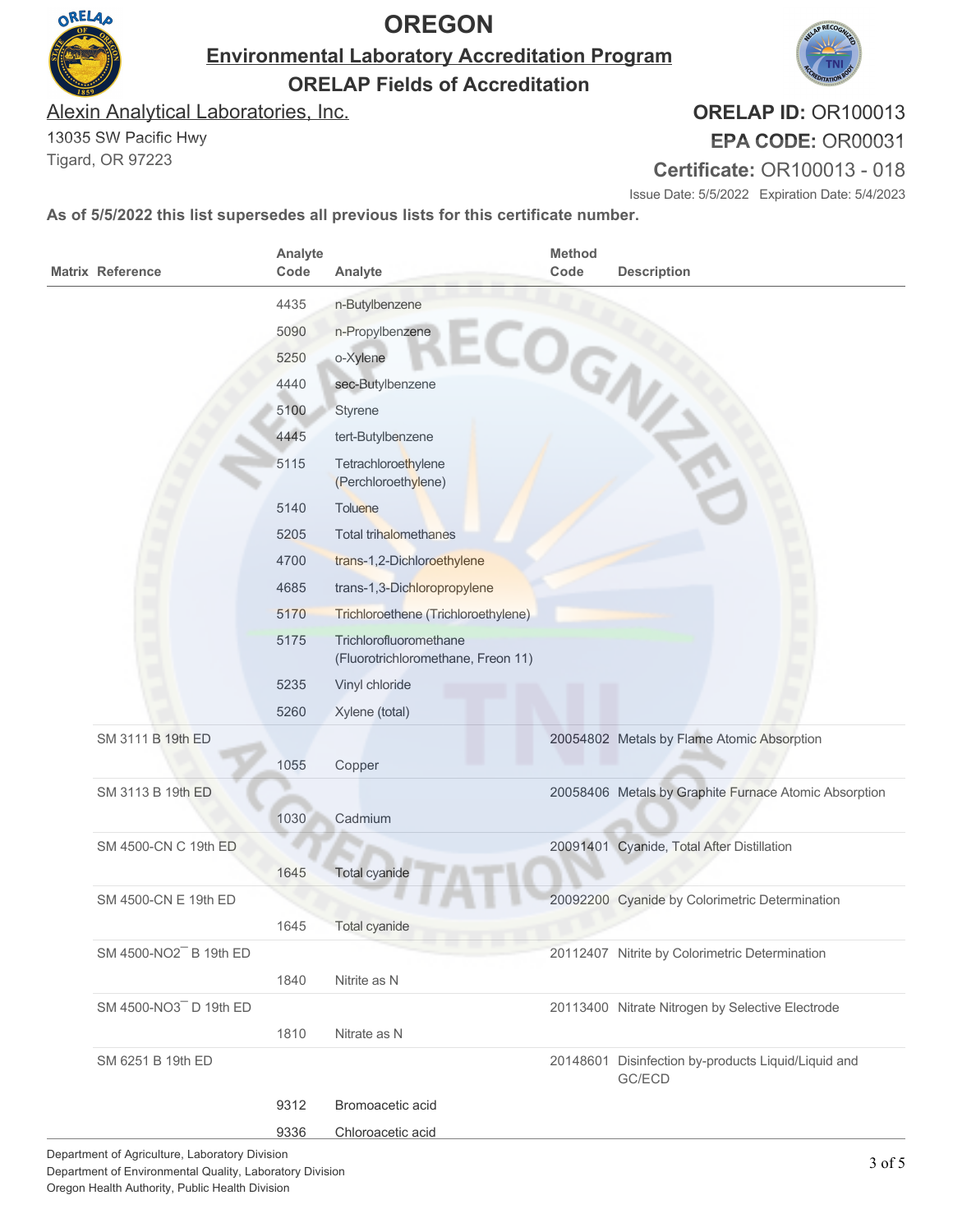

**Environmental Laboratory Accreditation Program**

**ORELAP Fields of Accreditation**

Alexin Analytical Laboratories, Inc.

13035 SW Pacific Hwy Tigard, OR 97223

**ORELAP ID:** OR100013 **EPA CODE:** OR00031

**Certificate:** OR100013 - 018

Issue Date: 5/5/2022 Expiration Date: 5/4/2023

| 20181402 Heterotrophic Plate Count Pour Plate (plate count<br>agar): Heterotrophic Bacteria |
|---------------------------------------------------------------------------------------------|
|                                                                                             |
| 20213405 Chromogenic/Fluorogenic Quantitative<br>(Colilert®-18): Total Coliform and E. coli |
|                                                                                             |
|                                                                                             |
| 20214408 Chromogenic/Fluorogenic Qualitative<br>(Colilert®-18): Total Coliform and E. coli  |
|                                                                                             |
|                                                                                             |
| 20230608 Chromogenic/Fluorogenic Quantitative<br>(Colisure®): Total Coliform and E. coli    |
|                                                                                             |
|                                                                                             |
| 20231601 Chromogenic/Fluorogenic Qualitative<br>(Colisure®): Total Coliform and E. coli     |
|                                                                                             |
|                                                                                             |
|                                                                                             |
| 10075408 Biochemical Oxygen Demand (5 days @ 20 C).                                         |
|                                                                                             |
| 20196401 Multiple Tube Fermentation Quantitative (A1                                        |
|                                                                                             |
| 20213405 Chromogenic/Fluorogenic Quantitative<br>(Colilert®-18): Total Coliform and E. coli |
|                                                                                             |
|                                                                                             |
|                                                                                             |